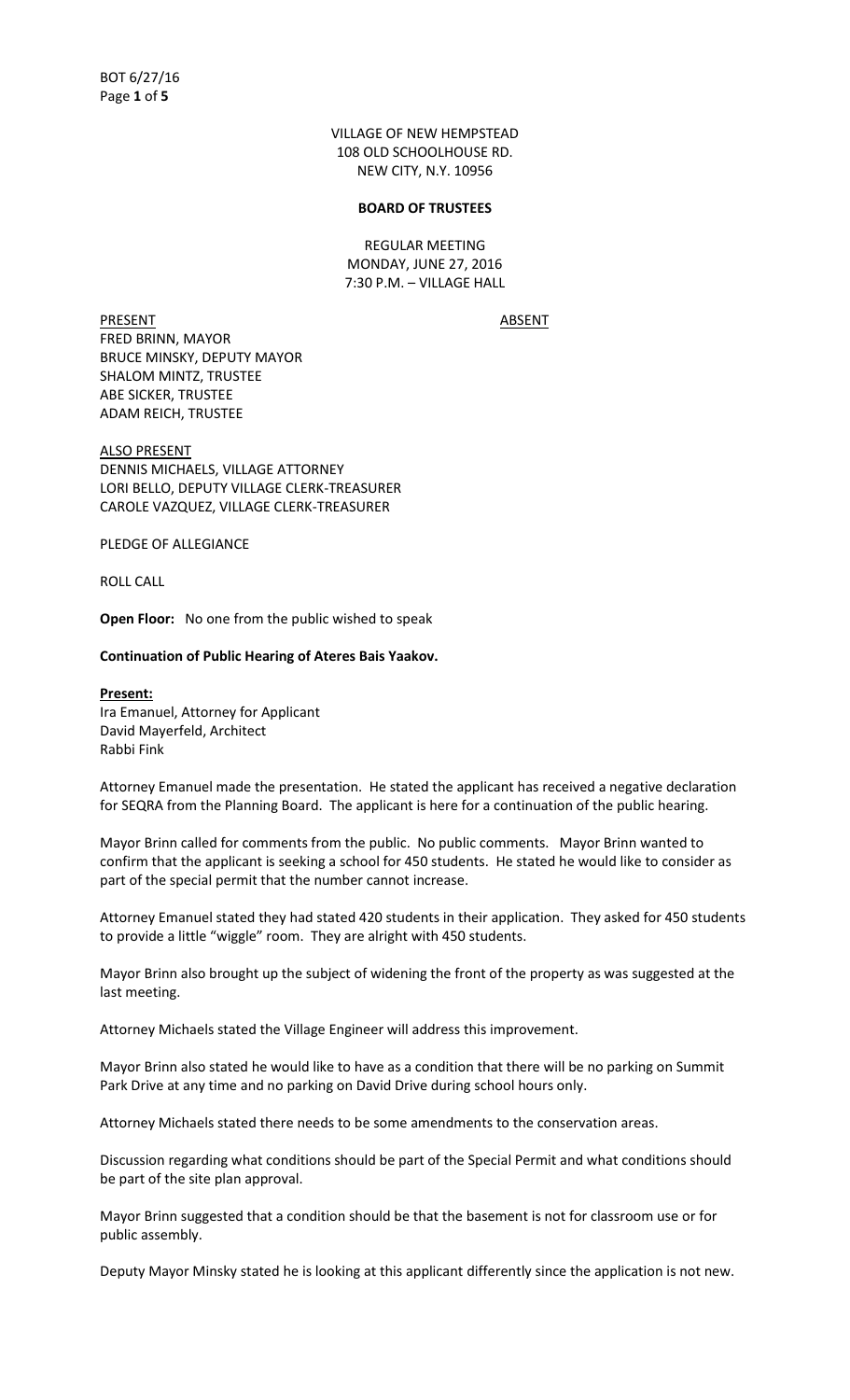BOT 6/27/16 Page **2** of **5**

He also asked if the Village is planning on having new construction bonded to make sure that what the applicant is coming in to do, will actually get done and not sit through some process. Attorney Emanuel stated that a public improvement requires a bond and also a drainage system on the property gets bonded, but the structure is not bonded.

Trustee Sicker offered the following motion which was seconded by Deputy Mayor Minsky:

# Resolution # BOT 2016-85

Resolved, that the public hearing on application of Ateres Bais Yaakov is hereby closed.

Mayor Brinn called for a vote and the vote was 5-0. The resolution was adopted.

Trustee Reich offered the following motion, which was seconded by Trustee Sicker:

# Resolution # BOT 2016-86

 Resolved, that the Board of Trustees of the Village of New Hempstead hereby grants a Special Permit to Ateres Bais Yaakov subject to no greater than 450 students, no catering, no synagogue at times other than school hours, no public assembly in basement, subject to whatever conditions imposed by the Planning Board and Zoning Board of Appeals.

Mayor Brinn called for a roll call vote and the vote was as follows: Trustee Reich, aye, Trustee Sicker, aye, Deputy Mayor Minsky, aye, Mayor Brinn, aye. Trustee Mintz was recused from the vote. The resolution was adopted by a vote of 4-0.

# **Public Hearing on Special Permit Application of Congregation Ohaiv Shalom, 18 Bridle Road, New Hempstead, N.Y. 10977**

The applicants are seeking a permit from Section 6.9.15 of the New Hempstead Zoning Law to permit construction maintenance and use of a local house of worship with a Rabbi's residence.

The subject property is located on the east side of Bridle Road. 0 feet from the intersection of Barnacle Drive. The property is designated on the Town of Ramapo tax maps as Section 42.18, Block 1, Lot 1 in a 1R-35 zone.

Mayor Brinn read a letter from Attorney Ryan Karben, Attorney for the Applicant, requesting the matter be adjourned from the June 27, 2016 agenda due to the applicant's process of gathering additional information requested by the Planning Consultant.

Ms. Vazquez stated the public hearing should be opened since it was publicized in the Journal News.

Trustee Reich offered the following motion, which was seconded by Trustee Sicker:

# Resolution # BOT 2016-87

 Resolved, that the public hearing on application of Congregation Ohaibv Shalom is hereby opened.

Mayor Brinn called for a vote and the vote was 5-0. The resolution was adopted.

The public hearing will remain open to the July 25<sup>th</sup> meeting of this Village Board at 7:30 p.m. in this meeting room. No other public notices are required by law. Postings will be required again.

# **Resolution authorizing payment of Rockland Municipal Planning Federation Dues not to exceed \$100.00.**

Deputy Mayor Minsky offered the following motion, which was seconded by Trustee Sicker:

# Resolution # BOT 2016-88

 Resolved, that the Board of Trustees of the Village of New Hempstead hereby authorizes payment of Rockland Municipal Planning Federation dues not to exceed \$100.00.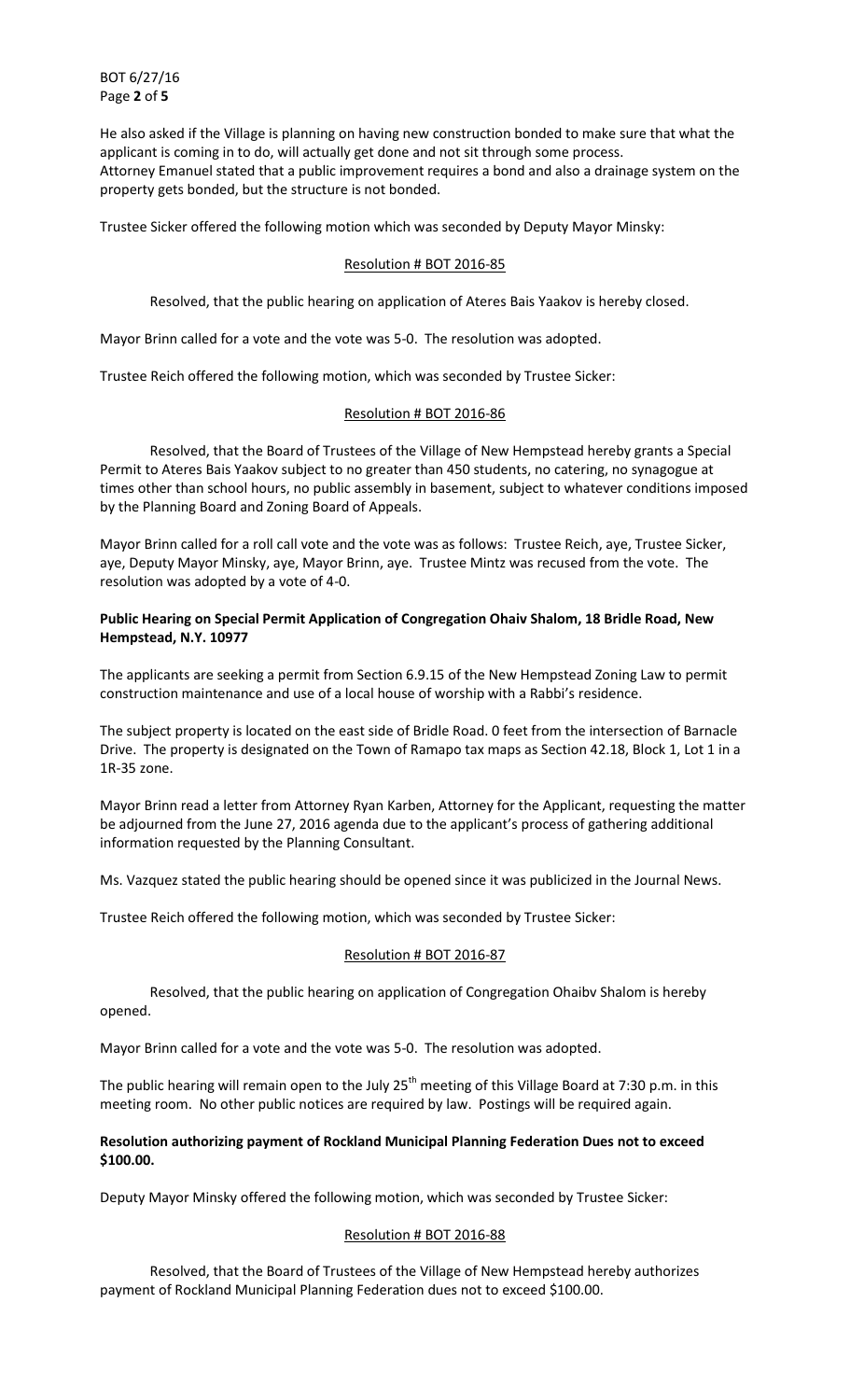BOT 6/27/16 Page **3** of **5**

Mayor Brinn called for a vote and the vote was 5-0. The resolution was adopted.

## **Resolution adopting guidelines for site plans and subdivisions.**

Trustee Sicker offered the following motion, which was seconded by Trustee Reich:

### Resolution # BOT 2016-89

 Resolved, that the guidelines for site plans and subdivisions are hereby adopted by the Board of Trustees of the Village of New Hempstead.

Mayor Brinn called for a vote and the vote was 5-0. The resolution was adopted.

Mayor Brinn offered the following motion, which was seconded by Deputy Mayor Mintz:

### Resolution # BOT 2016-90

 Resolved, that the Board of Trustees of the Village of New Hempstead hereby schedules a public hearing on Local Law 1 of 2015 as amended to be Local Law #1 of 2016.

Mayor Brinn called for a vote and the vote was 5-0. The resolution was adopted.

### **Resolution approving audited vouchers #2016-6**

Trustee Sicker offered the following motion, which was seconded by Trustee Reich:

## Resolution # BOT 2016-91

 Resolved, that Abstract of Audited claim numbers 17047 through 17090 in the aggregate amount of \$52,134.36 is hereby approved.

Mayor Brinn called for a vote and the vote was 5-0. The resolution was adopted.

### **Resolution approving minutes of May 26, 2016**

Trustee Mintz offered the following motion, which was seconded by Trustee Sicker:

### Resolution # BOT 2016-92

 Resolved, that the minutes of the meeting of the Board of Trustees of the Village of New Hempstead held on May 26, 2016 are hereby approved.

Mayor Brinn called for a vote and the vote was 4-0. Deputy Mayor Minsky was absent at this meeting. The resolution was adopted.

### **Resolution scheduling public hearing on special permit application of Mesivta Ahavas Hatorah**

Trustee Mintz offered the following motion, which was seconded by Trustee Sicker:

### Resolution # BOT 2016-93

 Resolved, that the Board of Trustees of the Village of New Hempstead hereby schedules a public hearing on special permit application of Mesivta Ahavas Hatorah for July 25, 2016 at 7:30 p.m.

Mayor Brinn called for a vote and the vote was 5-0. The resolution was adopted.

# **Resolution scheduling public hearing on special permit application of Aron Saperstein for a local house of worship as per Local Law 2 of 2015.**

Trustee Mintz offered the following motion, which was seconded by Trustee Reich: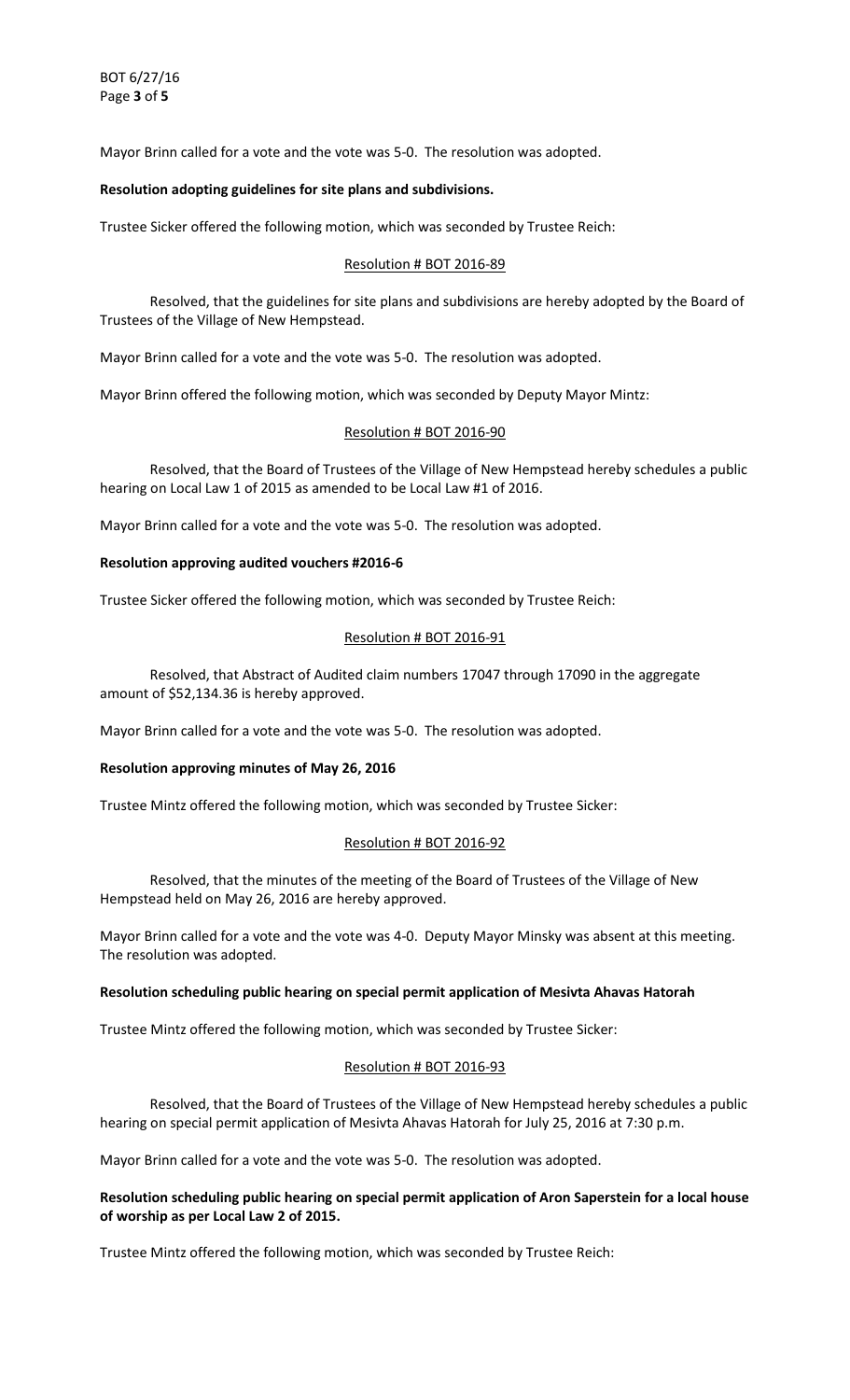# Resolution # BOT 2016-94

 Resolved, that the Board of Trustees of the Village of New Hempstead hereby schedules a public hearing on special permit application of Aron Saperstein for a local house of worship as per Local Law 2 of 2015 for July 25, 2016.

Mayor Brinn called for a vote and the vote was 5-0. The resolution was adopted.

## **Resolution scheduling public hearing on amendment of Local Law 1 of 2015.**

Trustee Sicker offered the following motion, which was seconded by Trustee Mintz:

## Resolution # BOT 2016-95

 Resolved, that the Board of Trustees of the Village of New Hempstead hereby schedules a public hearing on amending Local Law l of 2015 for August 22, 2016.

Mayor Brinn called for a vote and the vote was 5-0. The resolution was adopted.

#### **Resolution scheduling public hearing on amendment of Local Law 2 of 2015**

Trustee Sicker offered the following motion, which was seconded by Trustee Mintz:

#### Resolution # BOT 2016-96

 Resolved, that the Board of Trustees of the Village of New Hempstead hereby schedules a public hearing on amending of Local Law 2 of 2015 for August 22, 2016.

Mayor Brinn called for a vote and the vote was 5-0. The resolution was adopted.

Trustee Sicker offered the following motion, which was seconded by Trustee Mintz:

#### Resolution # BOT 2016-97

 Resolved, that the Board of Trustees of the Village of New Hempstead hereby establishes the position of Court Attendant (Officer).

Mayor Brinn called for a vote and the vote was 5-0. The resolution was adopted.

Mayor Brinn stated there is an expired position on the Planning Board. Mayor Brinn appoints Jen Eisenstein to fill that position.

Mayor Brinn offered the following motion, which was seconded by Trustee Sicker:

### Resolution # BOT 2016-98

 Resolved, that the Board of Trustees of the Village of New Hempstead hereby appoints Jen Eisenstein to the Planning Board for a term of one year.

Mayor Brinn called for a vote and the vote was 4-0. Mr. Minsky abstained. The resolution was adopted.

Joel Grossbarth gave a report on his work on the Grant for the Court equipment.

Deputy Mayor Minsky offered the following motion, which was seconded by Trustee Mintz:

## Resolution # BOT 2016-99

 Resolved, that the Board of Trustees of the Village of New Hempstead hereby authorizes Joel Grossbarth to use his services to obtain the grant for an additional 5 hours at \$50.00 per hour.

Mayor Brinn called for a vote and the vote was 5-0. The resolution was adopted.

Mayor Brinn reported that the Court Clerk will be working approximately 10 hours a month. She has requested a salary of \$30 an hour. There will be no benefits attached to this job.